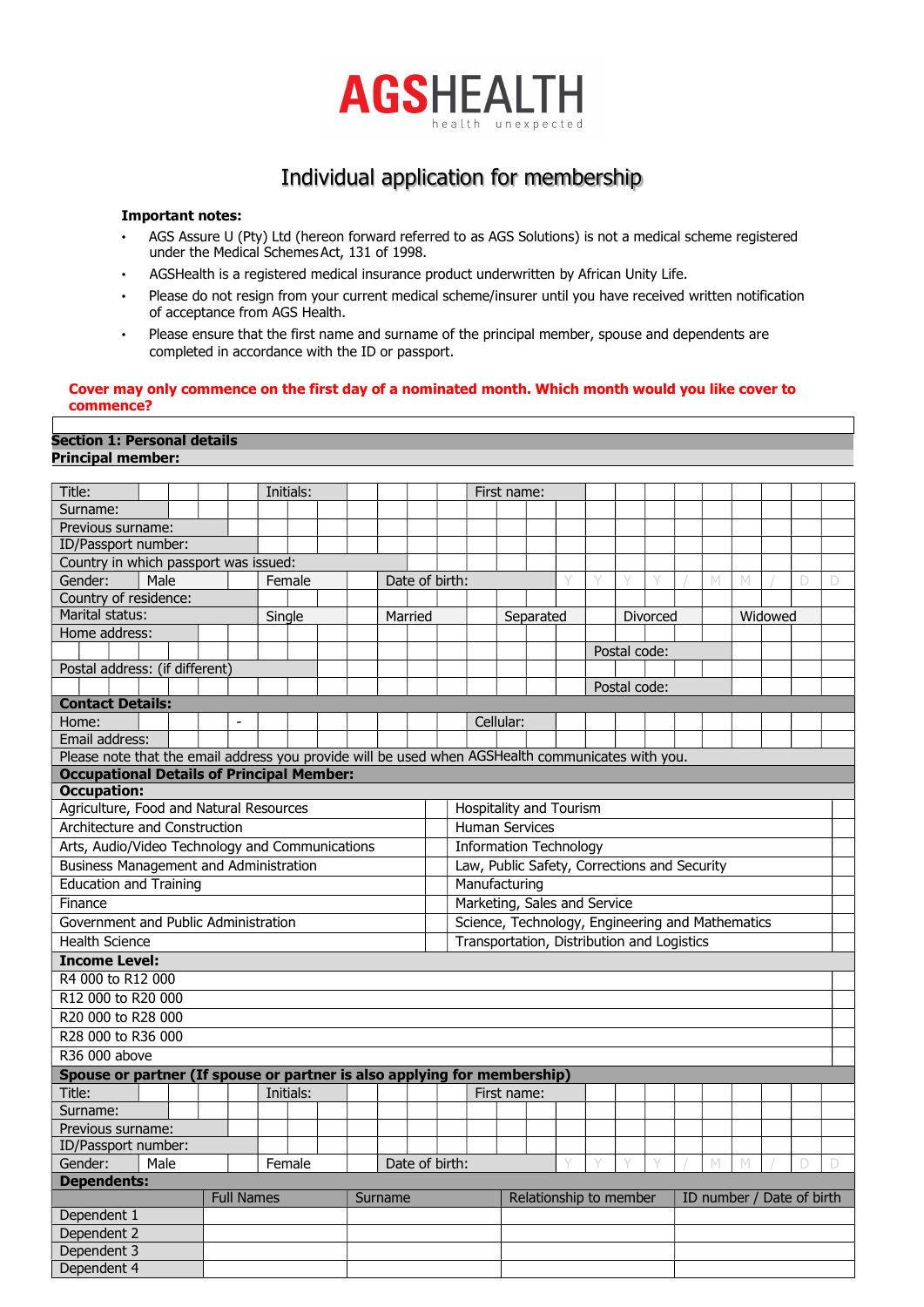# **AGSHEALTH** health unexpected

 $\mathbf{S}$  and  $\mathbf{S}$  and  $\mathbf{S}$  and  $\mathbf{S}$ 

| Section 2: Medical Questions                                                                         |                  | Failure to disclose a medical illness or injury that you or your dependents have before taking this policy, could limit and or |                         |  |  |  |  |  |  |
|------------------------------------------------------------------------------------------------------|------------------|--------------------------------------------------------------------------------------------------------------------------------|-------------------------|--|--|--|--|--|--|
| exclude certain benefits or result in termination of your membership.                                |                  |                                                                                                                                |                         |  |  |  |  |  |  |
|                                                                                                      |                  | Have you or your dependents had any of the following:                                                                          |                         |  |  |  |  |  |  |
| 2.1.1 Cancer, tumors, and abnormal growths e.g., cancerous tumor; non-cancerous tumor; blood cancer  |                  |                                                                                                                                | <b>YES</b><br>NO        |  |  |  |  |  |  |
| <b>Name</b>                                                                                          | <b>Condition</b> | <b>Year of diagnosis</b>                                                                                                       | <b>Treating Doctor</b>  |  |  |  |  |  |  |
|                                                                                                      |                  |                                                                                                                                |                         |  |  |  |  |  |  |
| 2.1.2 Blood conditions                                                                               |                  |                                                                                                                                | <b>YES</b><br>NO.       |  |  |  |  |  |  |
| <b>Name</b>                                                                                          | <b>Condition</b> | <b>Year of diagnosis</b>                                                                                                       | <b>Treating Doctor</b>  |  |  |  |  |  |  |
|                                                                                                      |                  |                                                                                                                                |                         |  |  |  |  |  |  |
| 2.1.3 Metabolic and endocrine conditions e.g., diabetes; thyroid issues; osteoporosis                |                  |                                                                                                                                | <b>YES</b><br>NO        |  |  |  |  |  |  |
| <b>Name</b>                                                                                          | <b>Condition</b> | <b>Year of diagnosis</b>                                                                                                       | <b>Treating Doctor</b>  |  |  |  |  |  |  |
|                                                                                                      |                  |                                                                                                                                |                         |  |  |  |  |  |  |
|                                                                                                      |                  |                                                                                                                                |                         |  |  |  |  |  |  |
| 2.1.4 Brain and nerve conditions e.g., epilepsy; headaches, Parkinson Disease question?              |                  |                                                                                                                                | <b>YES</b><br>NO.       |  |  |  |  |  |  |
| <b>Name</b>                                                                                          | <b>Condition</b> | <b>Year of diagnosis</b>                                                                                                       | <b>Treating Doctor</b>  |  |  |  |  |  |  |
|                                                                                                      |                  |                                                                                                                                |                         |  |  |  |  |  |  |
|                                                                                                      |                  |                                                                                                                                |                         |  |  |  |  |  |  |
| 2.1.5 Eye and eyelid conditions e.g., Cataracts; glasses; corneal ulcer                              |                  |                                                                                                                                | <b>YES</b><br>NO        |  |  |  |  |  |  |
| <b>Name</b>                                                                                          | <b>Condition</b> | <b>Year of diagnosis</b>                                                                                                       | <b>Treating Doctor</b>  |  |  |  |  |  |  |
|                                                                                                      |                  |                                                                                                                                |                         |  |  |  |  |  |  |
|                                                                                                      |                  |                                                                                                                                |                         |  |  |  |  |  |  |
| 2.1.6 Ear, nose, and throat conditions e.g., hearing problems; chronic tonsillitis; sinus problems   |                  |                                                                                                                                | <b>YES</b><br>NO        |  |  |  |  |  |  |
| <b>Name</b>                                                                                          | <b>Condition</b> | <b>Year of diagnosis</b>                                                                                                       | <b>Treating Doctor</b>  |  |  |  |  |  |  |
|                                                                                                      |                  |                                                                                                                                |                         |  |  |  |  |  |  |
|                                                                                                      |                  |                                                                                                                                |                         |  |  |  |  |  |  |
| 2.1.7 Heart and circulation problems e.g., high blood pressure; chest pain; high cholesterol         |                  |                                                                                                                                | <b>YES</b><br>NO.       |  |  |  |  |  |  |
| <b>Name</b>                                                                                          | <b>Condition</b> | <b>Year of diagnosis</b>                                                                                                       | <b>Treating Doctor</b>  |  |  |  |  |  |  |
|                                                                                                      |                  |                                                                                                                                |                         |  |  |  |  |  |  |
|                                                                                                      |                  |                                                                                                                                |                         |  |  |  |  |  |  |
| 2.1.8 Breathing and lung conditions e.g., Asthma; emphysema, clot (s) in the lung                    |                  |                                                                                                                                | <b>YES</b><br>NO        |  |  |  |  |  |  |
| <b>Name</b>                                                                                          | <b>Condition</b> | <b>Year of diagnosis</b>                                                                                                       | <b>Treating Doctor</b>  |  |  |  |  |  |  |
|                                                                                                      |                  |                                                                                                                                |                         |  |  |  |  |  |  |
|                                                                                                      |                  |                                                                                                                                |                         |  |  |  |  |  |  |
| 2.1.9 Stomach and digestive conditions e.g., Gall stones; heartburn; hernia                          |                  |                                                                                                                                | <b>YES</b><br>NO.       |  |  |  |  |  |  |
| <b>Name</b>                                                                                          | <b>Condition</b> | <b>Year of diagnosis</b>                                                                                                       | <b>Treating Doctor</b>  |  |  |  |  |  |  |
|                                                                                                      |                  |                                                                                                                                |                         |  |  |  |  |  |  |
|                                                                                                      |                  |                                                                                                                                |                         |  |  |  |  |  |  |
| 2.1.10 Back, bone and muscle conditions e.g., Arthritis; back pain; lupus                            |                  |                                                                                                                                | <b>YES</b><br>NO        |  |  |  |  |  |  |
| <b>Name</b>                                                                                          | <b>Condition</b> | <b>Year of diagnosis</b>                                                                                                       | <b>Treating Doctor</b>  |  |  |  |  |  |  |
|                                                                                                      |                  |                                                                                                                                |                         |  |  |  |  |  |  |
| 2.1.11 Kidney and bladder conditions e.g., Kidney Stones; urine retention; bladder infection         |                  |                                                                                                                                | <b>YES</b><br><b>NO</b> |  |  |  |  |  |  |
| <b>Name</b>                                                                                          | <b>Condition</b> | <b>Year of diagnosis</b>                                                                                                       | <b>Treating Doctor</b>  |  |  |  |  |  |  |
|                                                                                                      |                  |                                                                                                                                |                         |  |  |  |  |  |  |
|                                                                                                      |                  |                                                                                                                                |                         |  |  |  |  |  |  |
| 2.1.12 Did you or any of your dependents have a historical abnormal PSA test or prostate infections? |                  |                                                                                                                                | <b>YES</b><br>NO        |  |  |  |  |  |  |
| <b>Name</b>                                                                                          | <b>Condition</b> | <b>Year of diagnosis</b>                                                                                                       | <b>Treating Doctor</b>  |  |  |  |  |  |  |
|                                                                                                      |                  |                                                                                                                                |                         |  |  |  |  |  |  |
|                                                                                                      |                  |                                                                                                                                |                         |  |  |  |  |  |  |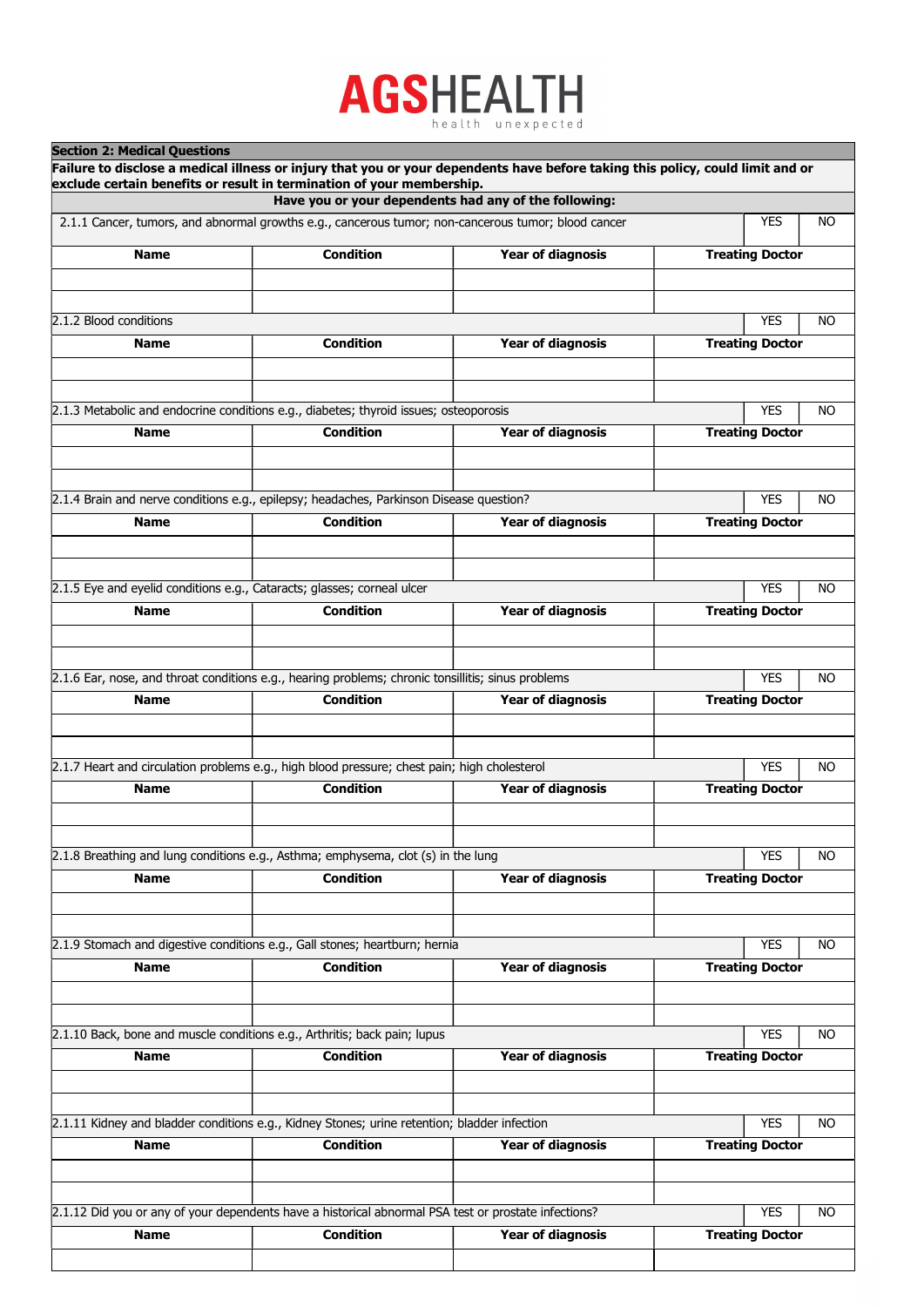

| 2.1.12 Did you or any of your dependents have a historical abnormal PSA test or prostate infections?                                     |  |                     |  |  |                  |  |                                                    |                      |                    |  |  |  | <b>YES</b> | <b>NO</b> |                        |            |           |  |  |  |
|------------------------------------------------------------------------------------------------------------------------------------------|--|---------------------|--|--|------------------|--|----------------------------------------------------|----------------------|--------------------|--|--|--|------------|-----------|------------------------|------------|-----------|--|--|--|
| Name                                                                                                                                     |  | <b>Condition</b>    |  |  |                  |  | <b>Year of diagnosis</b><br><b>Treating Doctor</b> |                      |                    |  |  |  |            |           |                        |            |           |  |  |  |
|                                                                                                                                          |  |                     |  |  |                  |  |                                                    |                      |                    |  |  |  |            |           |                        |            |           |  |  |  |
|                                                                                                                                          |  |                     |  |  |                  |  |                                                    |                      |                    |  |  |  |            |           |                        |            |           |  |  |  |
| 2.1.13 Are you or any of your dependents currently pregnant?                                                                             |  |                     |  |  |                  |  |                                                    |                      |                    |  |  |  |            |           |                        | <b>YES</b> | <b>NO</b> |  |  |  |
| <b>Name</b>                                                                                                                              |  |                     |  |  |                  |  |                                                    | How many weeks       |                    |  |  |  |            |           | <b>Treating Doctor</b> |            |           |  |  |  |
|                                                                                                                                          |  |                     |  |  |                  |  |                                                    |                      |                    |  |  |  |            |           |                        |            |           |  |  |  |
| <b>Section 3: Plan Option choice</b>                                                                                                     |  |                     |  |  |                  |  |                                                    |                      |                    |  |  |  |            |           |                        |            |           |  |  |  |
| <b>Combination Plans</b>                                                                                                                 |  |                     |  |  |                  |  |                                                    |                      |                    |  |  |  |            |           |                        |            |           |  |  |  |
| Green Combo                                                                                                                              |  | <b>Blue Combo</b>   |  |  |                  |  | Red Combo                                          |                      |                    |  |  |  |            |           |                        |            |           |  |  |  |
| Compact Plan                                                                                                                             |  |                     |  |  |                  |  |                                                    |                      |                    |  |  |  |            |           |                        |            |           |  |  |  |
| Day 2 Day Only                                                                                                                           |  |                     |  |  |                  |  |                                                    |                      |                    |  |  |  |            |           |                        |            |           |  |  |  |
| Green Day 2 Day                                                                                                                          |  | Blue Day 2 Day      |  |  |                  |  |                                                    | Red Day 2 Day        |                    |  |  |  |            |           |                        |            |           |  |  |  |
| Hospital Plan Only                                                                                                                       |  | Emergency Plan Only |  |  |                  |  |                                                    | Hospital & Emergency |                    |  |  |  |            |           |                        |            |           |  |  |  |
| <b>Doctors Details</b>                                                                                                                   |  | Primary Doctor:     |  |  |                  |  |                                                    | Practice name:       |                    |  |  |  |            |           |                        |            |           |  |  |  |
|                                                                                                                                          |  |                     |  |  |                  |  |                                                    | Practice contact:    |                    |  |  |  |            |           |                        |            |           |  |  |  |
| Doctors Details<br>Secondary Doctor:                                                                                                     |  |                     |  |  |                  |  | Practice name:                                     |                      |                    |  |  |  |            |           |                        |            |           |  |  |  |
|                                                                                                                                          |  |                     |  |  |                  |  |                                                    |                      | Practice contact:  |  |  |  |            |           |                        |            |           |  |  |  |
| <b>Funeral Plans</b>                                                                                                                     |  |                     |  |  |                  |  |                                                    |                      |                    |  |  |  |            |           |                        |            |           |  |  |  |
| 10 000 Single Plan                                                                                                                       |  | 20 000 Single Plan  |  |  |                  |  |                                                    |                      | 30 000 Single Plan |  |  |  |            |           |                        |            |           |  |  |  |
| 10 000 Family Plan                                                                                                                       |  | 20 000 Family Plan  |  |  |                  |  |                                                    |                      | 30 000 Family Plan |  |  |  |            |           |                        |            |           |  |  |  |
| <b>Dental Plans</b>                                                                                                                      |  |                     |  |  |                  |  |                                                    |                      |                    |  |  |  |            |           |                        |            |           |  |  |  |
| <b>Bronze Dental Plan</b>                                                                                                                |  |                     |  |  | Gold Dental Plan |  |                                                    |                      |                    |  |  |  |            |           |                        |            |           |  |  |  |
| <b>Section 4: Banking details for Debit Order</b>                                                                                        |  |                     |  |  |                  |  |                                                    |                      |                    |  |  |  |            |           |                        |            |           |  |  |  |
| Tick here if we may use the same bank account details provided for your AGSHealth Claim refunds                                          |  |                     |  |  |                  |  |                                                    |                      |                    |  |  |  |            |           |                        |            |           |  |  |  |
| If not, please complete the bank details below.                                                                                          |  |                     |  |  |                  |  |                                                    |                      |                    |  |  |  |            |           |                        |            |           |  |  |  |
| (Please do not provide credit card details. AGSHealth is not allowed to record your credit card details)                                 |  |                     |  |  |                  |  |                                                    |                      |                    |  |  |  |            |           |                        |            |           |  |  |  |
| Name of account holder:                                                                                                                  |  |                     |  |  |                  |  |                                                    |                      |                    |  |  |  |            |           |                        |            |           |  |  |  |
| Name of bank:                                                                                                                            |  |                     |  |  |                  |  |                                                    |                      |                    |  |  |  |            |           |                        |            |           |  |  |  |
| Account number:                                                                                                                          |  |                     |  |  |                  |  |                                                    |                      |                    |  |  |  |            |           |                        |            |           |  |  |  |
| Account type:                                                                                                                            |  | Current/Cheque:     |  |  |                  |  |                                                    | Savings:             |                    |  |  |  |            |           |                        |            |           |  |  |  |
| Branch code:                                                                                                                             |  |                     |  |  |                  |  |                                                    |                      |                    |  |  |  |            |           |                        |            |           |  |  |  |
| Debit order Date:                                                                                                                        |  |                     |  |  |                  |  |                                                    |                      |                    |  |  |  |            |           |                        |            |           |  |  |  |
| Please note that you, as the principal member, need to sign this section, if somebody else's bank account details have been<br>provided. |  |                     |  |  |                  |  |                                                    |                      |                    |  |  |  |            |           |                        |            |           |  |  |  |
|                                                                                                                                          |  |                     |  |  |                  |  |                                                    |                      |                    |  |  |  |            |           |                        |            |           |  |  |  |
|                                                                                                                                          |  |                     |  |  |                  |  |                                                    |                      |                    |  |  |  |            |           |                        |            |           |  |  |  |

Signature of principal Member Date Date Signature of account holder Date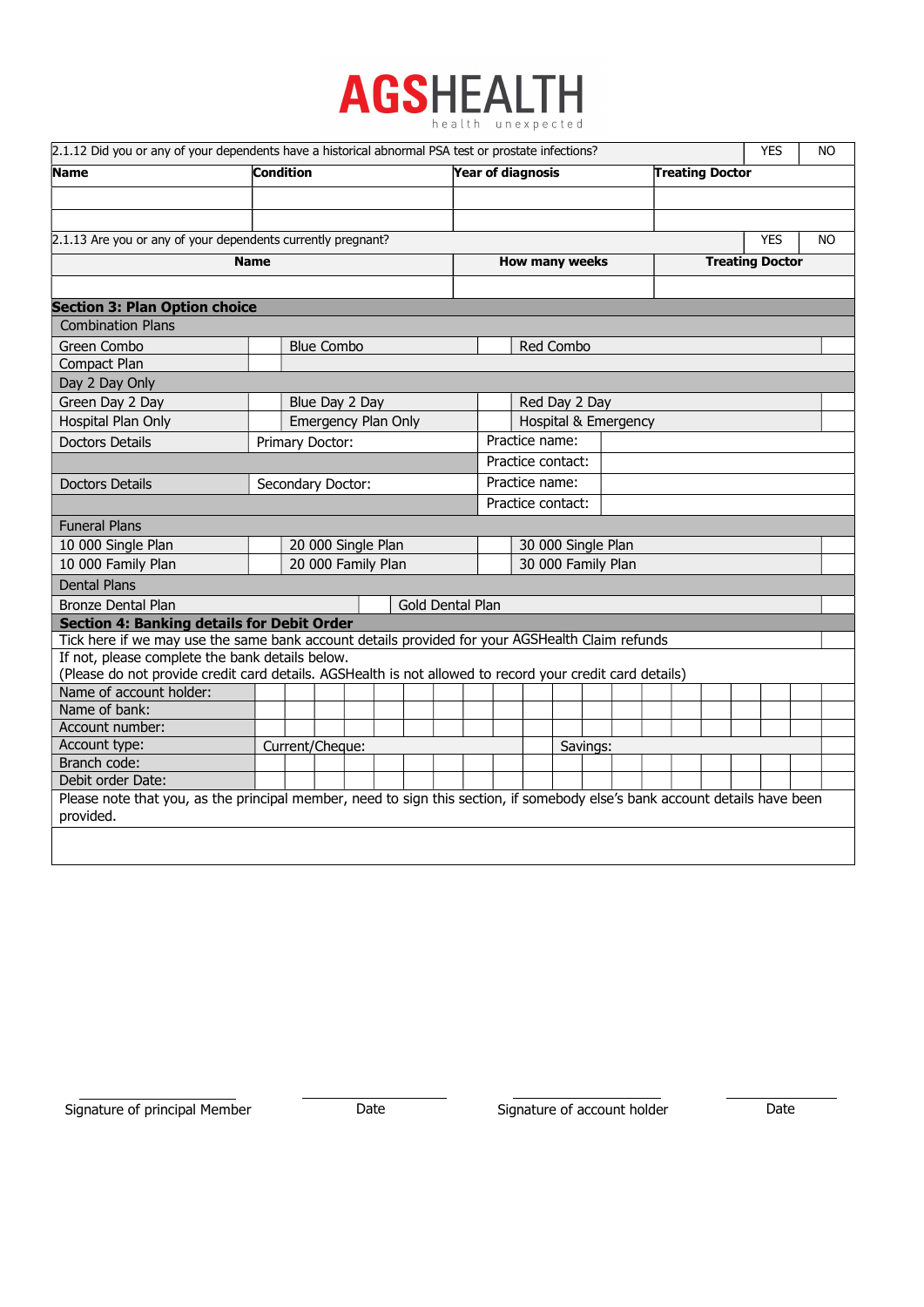

# Section 5: Consent for AGSHealth to process personal information

- 5.1 I declare to the best of my knowledge and believe that the given particulars are true and correct.
- 5.2 I am satisfied that the plan chosen by me suite my needs.<br>5.3 I can afford the monthly premium of the plan chosen by m
- I can afford the monthly premium of the plan chosen by me.
- 5.4 I have chosen this plan purely out of free will and on my own account without the request for a financial need's analysis or financial advice from any person.

AGSHealth and the Administrator are committed to maintaining the confidentiality of your personal information and complying with the Protection of Personal Information Act, 2013 when processing your personal information. We request your consent to process your personal information and obtain your personal information from any other person for the purposes set out in this section. While your consent is voluntary, it is a requirement for your membership.

1. The personal information we require relates not only to you but also to your child and adult dependents, and you confirm that you are authorised to provide consent in this section on behalf of your dependents on AGSHealth.

2. You authorise, and give consent to, AGSHealth and the Administrator to collect, store, collate, process, share and further process your personal information, including health information, and that of your dependents, for purposes of your membership of AGSHealth, risk profiling and management and as set out in this

section.

3. If you have consented to the disclosure of your personal information to any other entity or person (person means any natural or juristic person, firm, company, corporation, state, agency or organ of a state, association, trust or partnership, whether or not having legal personality) or if a contractual relationship exists between AGSHealth or the Administrator which requires AGSHealth or the Administrator to provide your personal information to any other person AGSHealth or the Administrator may do so. 4. You must give AGSHealth and the Administrator all information and evidence they may require from time to time for the purposes of assessing this application, your membership of AGSHealth, risk profiling

or management. You authorise AGSHealth and the Administrator to obtain, from any person, including

any medical doctor or other healthcare provider who has attended you or your dependents in the past or who will attend to you or your dependents in the future, any information we may require concerning you or any of your dependents in assessing any risk or claim in relation to this application, your membership of AGSHealth, risk profiling or management and you consent to that person providing, and instruct that person to provide, AGSHealth and the Administrator with this information on request. You waive the provisions of any law or regulation that restricts the disclosure of this information. You must also submit to any examination by AGS Health's medical assessor as and when AGSHealth requires this.

5. You understand that your personal information will be shared between AGSHealth, the Administrator and contracted third parties both locally and outside the Republic of South Africa who require this information, for purposes related to your membership of AGSHealth and:

• to grant you access to interact with AGSHealth on its website; and

• to provide any credit bureau or registered credit provider with your credit information as defined in the National Credit Act, 2005 (credit information includes, for example, my credit history, financial history, pattern of payment or default under any credit agreements, debt re-arrangement arrangements or judgments obtained for outstanding debts).

Signature of principal member Date